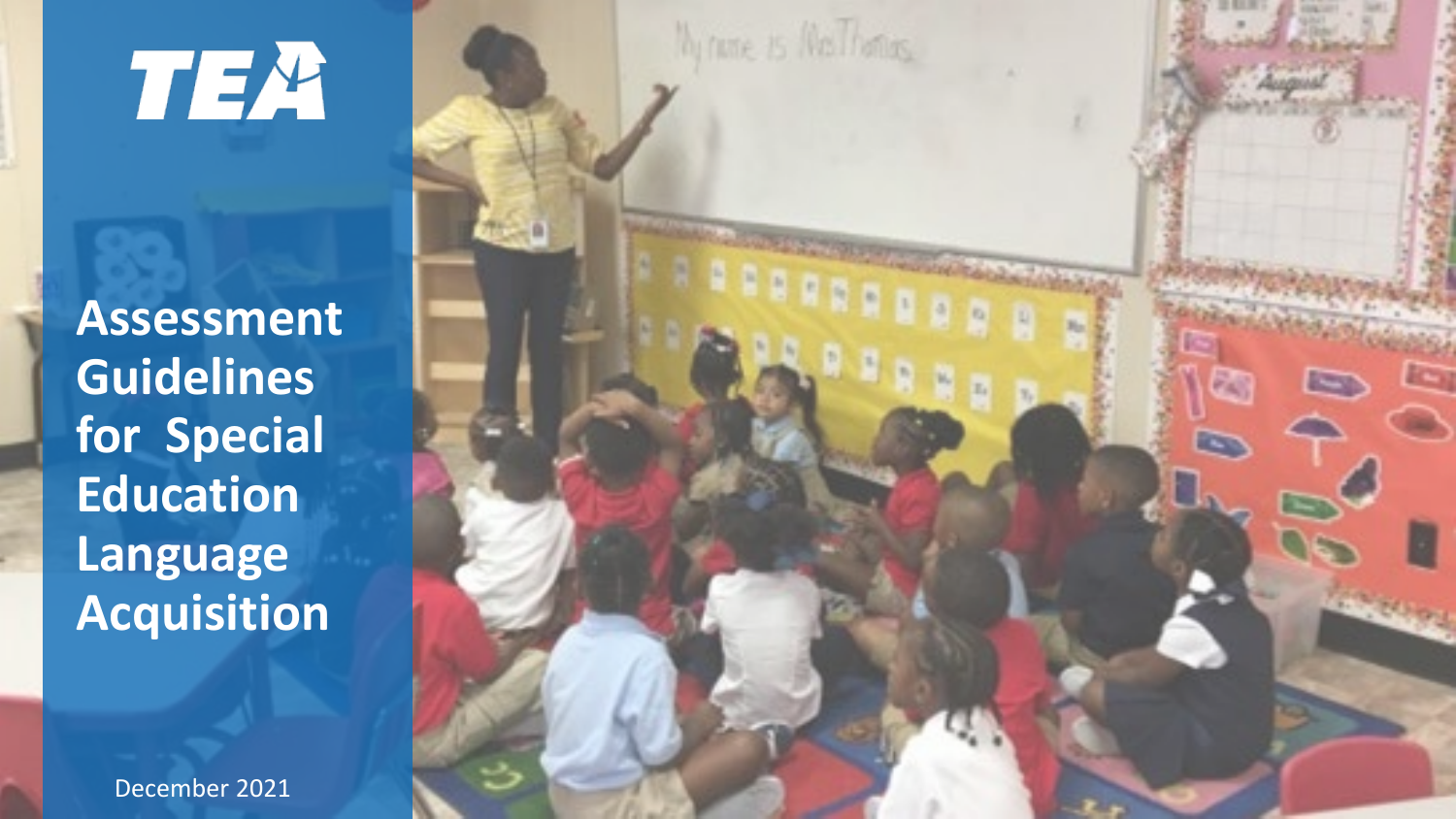# **Special Education Language Acquisition (SELA)**

### **Requisite Guidelines and Updated Assessment Tools**

| <b>Birth to Age Three</b><br>IF you are assessing with a developmental<br><b>THEN</b> you shall also select a global<br>milestone, grammar, and/or vocabulary tool<br>language tool.                                                                                                                                                                                        |                                                                                                                                                                                                                                                                                     |  |
|-----------------------------------------------------------------------------------------------------------------------------------------------------------------------------------------------------------------------------------------------------------------------------------------------------------------------------------------------------------------------------|-------------------------------------------------------------------------------------------------------------------------------------------------------------------------------------------------------------------------------------------------------------------------------------|--|
| Developmental Milestones, Grammar, and<br><b>Vocabulary Tools</b>                                                                                                                                                                                                                                                                                                           | <b>Global Language Tools</b><br>(Receptive/Expressive)                                                                                                                                                                                                                              |  |
| SKI-HI Language Developmental Scales 3 (SKI-HI LDS 3)<br>MacArthur-Bates Communicative Development Inventories<br>American Sign Language - Communicative Development<br>Inventory 2 (ASL-CDI 2)<br>Visual Communication Sign Language (VCSL) Checklist<br><b>Communication Matrix</b><br>Peabody Picture Vocabulary Test 5 (PPVT 5)<br>Expressive Vocabulary Test 3 (EVT 3) | Preschool Language Scales 5 (PLS 5)<br>Cottage Acquisition Scales for Listening, Language, and Speech<br>(CASLLS)<br>Rosetti Infant-Toddler Language Scale<br>Birth to Three Assessment and Intervention System (BTAIS-2)<br>Receptive-Expressive Emergent Language Test 4 (REEL-4) |  |

**Best Practices:** Collaboration between the teacher of the deaf or hard of hearing and speech language pathologist to determine who shall assess using two or more tools to measure a variety of language acquisition areas.

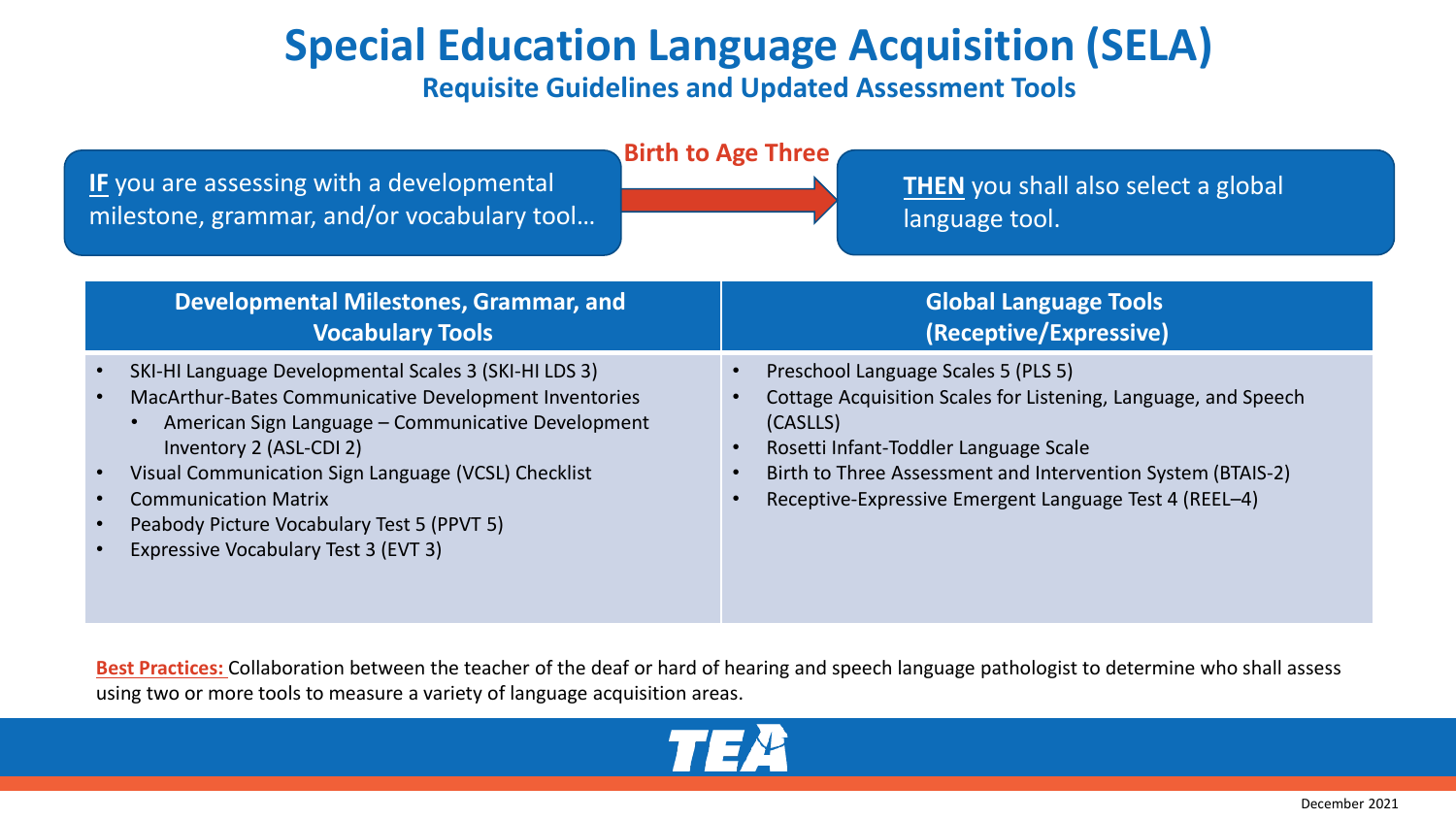# **Special Education Language Acquisition (SELA)**

### **Requisite Guidelines and Updated Assessment Tools**

| <b>Ages Three to Five</b><br>IF you are assessing with a developmental<br><b>THEN</b> you shall also select a global<br>milestone, grammar, and/or vocabulary tool<br>language tool.                                                                                                                                                                                                                                                                                                                                                                                                                                                                                   |                                                                                                                                                                                                                                                                                                                                |
|------------------------------------------------------------------------------------------------------------------------------------------------------------------------------------------------------------------------------------------------------------------------------------------------------------------------------------------------------------------------------------------------------------------------------------------------------------------------------------------------------------------------------------------------------------------------------------------------------------------------------------------------------------------------|--------------------------------------------------------------------------------------------------------------------------------------------------------------------------------------------------------------------------------------------------------------------------------------------------------------------------------|
| Developmental Milestones, Grammar, and<br><b>Vocabulary Tools</b>                                                                                                                                                                                                                                                                                                                                                                                                                                                                                                                                                                                                      | <b>Global Language Tools</b><br>(Receptive/Expressive)                                                                                                                                                                                                                                                                         |
| SKI-HI Language Developmental Scales 3 (SKI-HI LDS 3)<br>Visual Communication Sign Language (VCSL) Checklist<br>Bracken Basic Concept Scale Expressive (BBSC: E)<br>Bracken Basic Concept Scale Receptive (BBSC-3:R)<br>$\bullet$<br>ASL-VT (Form 1 & 3 expressive and Form 2 & 4 receptive)<br>$\bullet$<br><b>Communication Matrix</b><br>$\bullet$<br>Peabody Picture Vocabulary Test 5 (PPVT 5)<br>$\bullet$<br>Expressive Vocabulary Test 3 (EVT 3)<br><b>CID TAGS: Teacher Assessment of Grammatical Structures</b><br>$\bullet$<br>Expressive One Word Picture Vocabulary Test (EOWPVT-4)<br>$\bullet$<br>Receptive One Word Picture Vocabulary Test (ROWPVT-4) | Cottage Acquisition Scales for Listening, Language, and Speech<br>(CASLLS)<br>American Sign Language Receptive Skills Test (ASL RST)<br>Clinical Evaluation of Language Fundamentals Preschool-3 (CELF<br>Preschool-3)<br>Comprehensive Assessment of Spoken Language 2 (CASL-2)<br>Oral and Written Language Scales (OWLS II) |

**Best Practices:** Collaboration between the teacher of the deaf or hard of hearing and speech language pathologist to determine who shall assess using two or more tools to measure a variety of language acquisition areas.